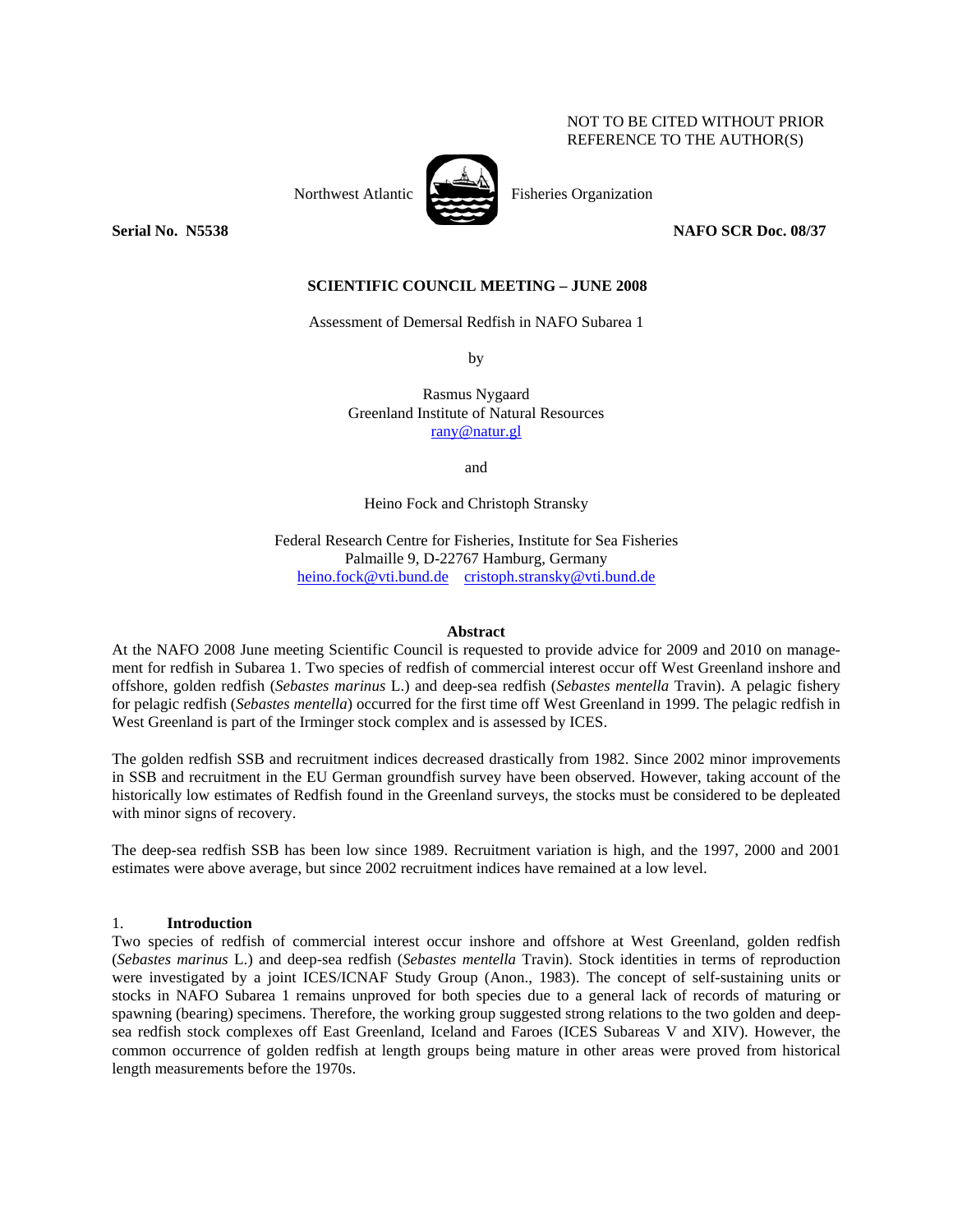### 2. **Description of the Fisheries**

Historically, redfish were taken mainly as by-catch in the trawl fisheries for cod and shrimp. However, occasionally during 1984-86, German and Japanese trawlers prosecuted a directed fishery on redfish. With the collapse of the Greenland cod stock during the early-1990s, resulting in a termination of that fishery, commercial sized redfish were only taken inshore by long-lining or jigging and offshore as by catch in the shrimp fisheries. To reduce the amount of juvenile redfish taken as by-catch in the shrimp fisheries, sorting grids have been mandatory since October 2000.

The two redfish species, golden redfish (*Sebastes marinus* L.) and deep-sea redfish (*Sebastes mentella* Travin) are combined in the catch statistics. Other data suggest that until 1986, landings were almost exclusively composed of golden redfish. Subsequently, the proportion of deep-sea redfish represented in the catches increased, and since 1991, the majority of catches are believed to be deep-sea redfish. Recently, redfish catches has been reported as "Redfish" (unspecified - mainly taken as by-catch by the offshore shrimp trawlers), "Golden redfish" and "Beaked redfish" (pelagic redfish fishery). Since pelagic redfish is assessed by ICES (NWWG report 2008), the catch statistic reported as "Beaked redfish" is not included here.

In 1977, total reported catches peaked at 31 000 tons (Table 1, Fig. 1). During the period 1978-83, reported catches of redfish varied between 6 000 and 9 000 tons. From 1984 to 1986, catches declined to an average level of 5 000 tons due to a reduction of effort directed to cod by trawlers of the EU-Germany fleet. With the termination of the offshore cod fishery in 1990, catches decreased further to 1 200 tons, and remained at that low level.

Substantial numbers of redfish are discarded in the shrimp fishery. From Oct. 1 2000, sorting grids have been mandatory in the shrimp fishery in order to reduce the amount of juvenile redfish taken as by-catch significantly (completely implemented in 2002). Results of experimental fishing with 22mm sorting grids show a nearly complete protection of finfish larger than about 20 cm, but poor protection of the smallest fish (Engelstoft *et al.*, 2001). Studies conducted in 2006 to 2007 have confirmed this, as the level of discard of fish in the shrimp fishery was only 2.2% of the shrimp catch (Sünksen 2007). However, in areas 1B to 1E, the larger fraction of this by-catch was composed of small redfish between 6 and 13 cm (~0.6 % of the shrimp catch). Recent and historical catch figures do not include the weight of the substantial numbers of small redfish discarded by the trawl fisheries directed to shrimp.

# 3.1. **Input Data**

# 3.1.1. **Commercial fishery data**

Information on historical length composition was derived from sampling of EU-German commercial catches of golden redfish during 1962-90 covering fresh fish landings as well as catches taken by freezer trawlers. Samples were quarterly aggregated and mean length was calculated. These data revealed significant size reductions from 45 to 35 cm, with the most significant reductions occurring during the 70s. There are no data available to estimate the size composition of historical catches of deep-sea redfish.

In 2007 (and 2006) no data was reported from Greenland for Redfish (unspecified) taken as by-catch (SCR 08/11). In 2005 redfish (unspecified) taken as by-catches were reported at 400 tons which must be considered an underestimate. Catches of Golden redfish in 2007 was estimated at 114 tons (SCR 08/11) mainly caught from smallboats by longline, gillnet or jigging.

# 3.1.2. **Survey data**

*EU-German groundfish survey*. Annual abundance and biomass indices were derived from stratified-random bottom trawl surveys commencing in 1982 (SCR 08/16). These surveys covered the areas from the 3-mile limit to the 400 m isobath of Div. 1B to 1F and were primarily designed for cod as target species. Therefore, the high variation of the estimates for redfish could be caused as a result of the incomplete survey coverage in terms of depth range and pelagic occurrence of redfish.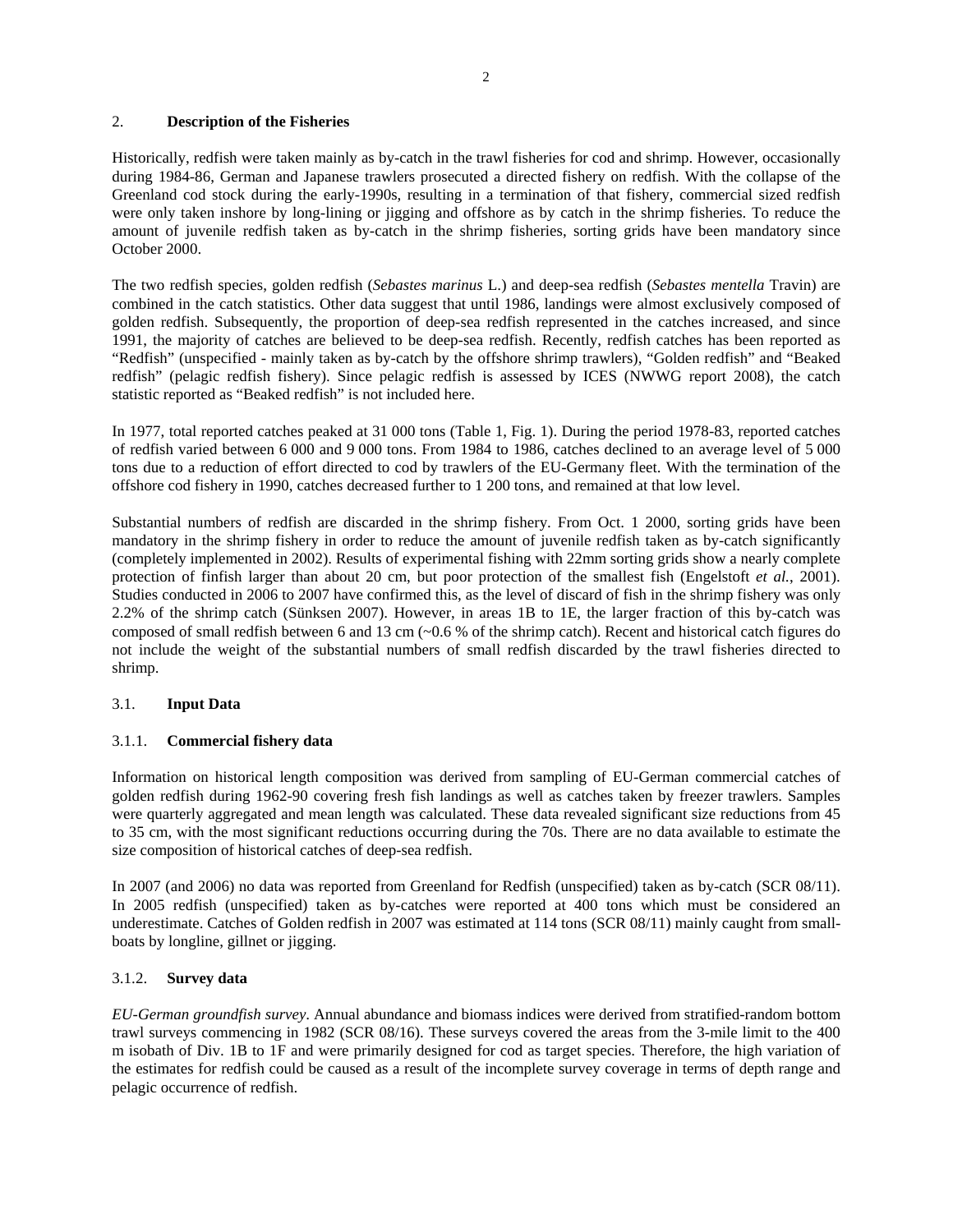The survey results indicated that both abundance and biomass estimates of golden redfish (≥17 cm) decreased by more than 90% until 1990. However, since 2002 a limited but steady increase in both survey and GLM index has been observed, although substantial recovery back to historical levels do not appear (Fig. 3). In 2007 the stock was mainly composed of three length groups 17-20, 25-35 and 25-40 cm in body length. The size group 17-20 cm was particularly strong and indicating potential for recovery.

Biomass estimates for deep-sea redfish ( $\geq$ 17 cm) varied without a clear trend (Fig. 4). Since 1996, the survey abundance has increased, but the stock consists mainly of juvenile fish between 17 and 20 cm in length. It must be noted, that the survey design hardly covers the distribution area of deep sea redfish, and the survey results should be carefully interpreted.

The abundance of juvenile redfish <17 cm *Sebastes spp.* has varied over a wide range since 1982 (Fig. 5). More recent indices since 2001 are among the lowest. The length composition of the stock revealed peaks at 6-7, 10-12 and 14-16 cm, an indication of sizes at ages 0, 1 and 2 years. Comparisons between the survey results off West and East Greenland revealed that all three redfish components were almost exclusively distributed off East Greenland.

*Greenland-Japan and Greenland deep-sea surveys*. During 1987-95, cooperative trawl surveys directed towards Greenland halibut and roundnose grenadier were conducted on the continental slope in Div. 1A-1D at depths between 400 and 1 500 m. This deep-water survey was discontinued in 1996 but conducted again since 1997 by Greenland with another vessel and changed gear (SCR 08/17).

Deep-sea redfish were mainly caught in Div. 1C at depths less than 800 m. In 2000 and 2002, the survey did not cover the shallow areas (<800 m) sufficiently. Therefore, no abundance and biomass indices were calculated. From 1997 and until 2006 the biomass has been stable at about 2 000-2 500 tons (Fig. 4). The 2007 estimate of only 574 tons is however based on only 7 hauls above 800 m of depth where the majority of the fish normally is found. Length measurements revealed that immature individuals <30 cm presently dominate the size composition of the stock. None of the redfish in surveys since 2002 have shown any sign on maturity.

*Greenland groundfish/shrimp survey*. Since 1988, a shrimp survey was conducted by Greenland covering the Div. 1A to 1F down to 600 m depth (SCR 08/28). Due to changes in survey strategy and sampling of fish, determinations of abundance and biomass indices and length composition were considered comparable since 1992. Redfish was found in all the survey areas, but was most common in Div. 1B and 1C.

The abundance and biomass estimated in the period 1992-1996 have fluctuated without a clear trend between 0.9- 2.4 billion individuals and 14 000-38 000 tons. From 1997–2004 biomass and abundance have decreased to between 165-719 millions individuals and 11-23000 tons. In 2007 both biomass and abundance reached a historic low level (Fig. 5).

During the years, catches have comprised almost exclusively specimens less than 20 cm. Annual growth increments of 4 cm were indicated by repeatedly pronounced peaks in length compositions at 7-8 cm and 12 cm probably corresponding to age 1 and 2 (Nederaas, 1990). The recent five survey estimates revealed only small peaks at 7-8 cm and 10-14 cm, leaving no sign of prominent future recruitment. In 2007 only one weak mode at 13-14 cm was seen, indicating poor recruitment in 2006.

# 3.2. **Estimation of parameters**

The golden redfish spawning stock biomass was assessed assuming knife edge maturity at 35 cm as observed in East Greenland applied to the length disaggregated abundance indices derived from the EU-German groundfish survey. In 2007 both SSB and recruitment have increased (Fig. 6). The length groups 17-20 cm was chosen as recruitment indices at age 5. SSB and recruitment indices decreased drastically from 1982 and have remained significantly below the average level since 1989. In 2007 an increase in recruits at age five which corresponds to the first yearclass (2002) protected by the sorting grids in the shrimp trawls is seen (Fig 7). (Sorting grids were not fully implemented until 2002)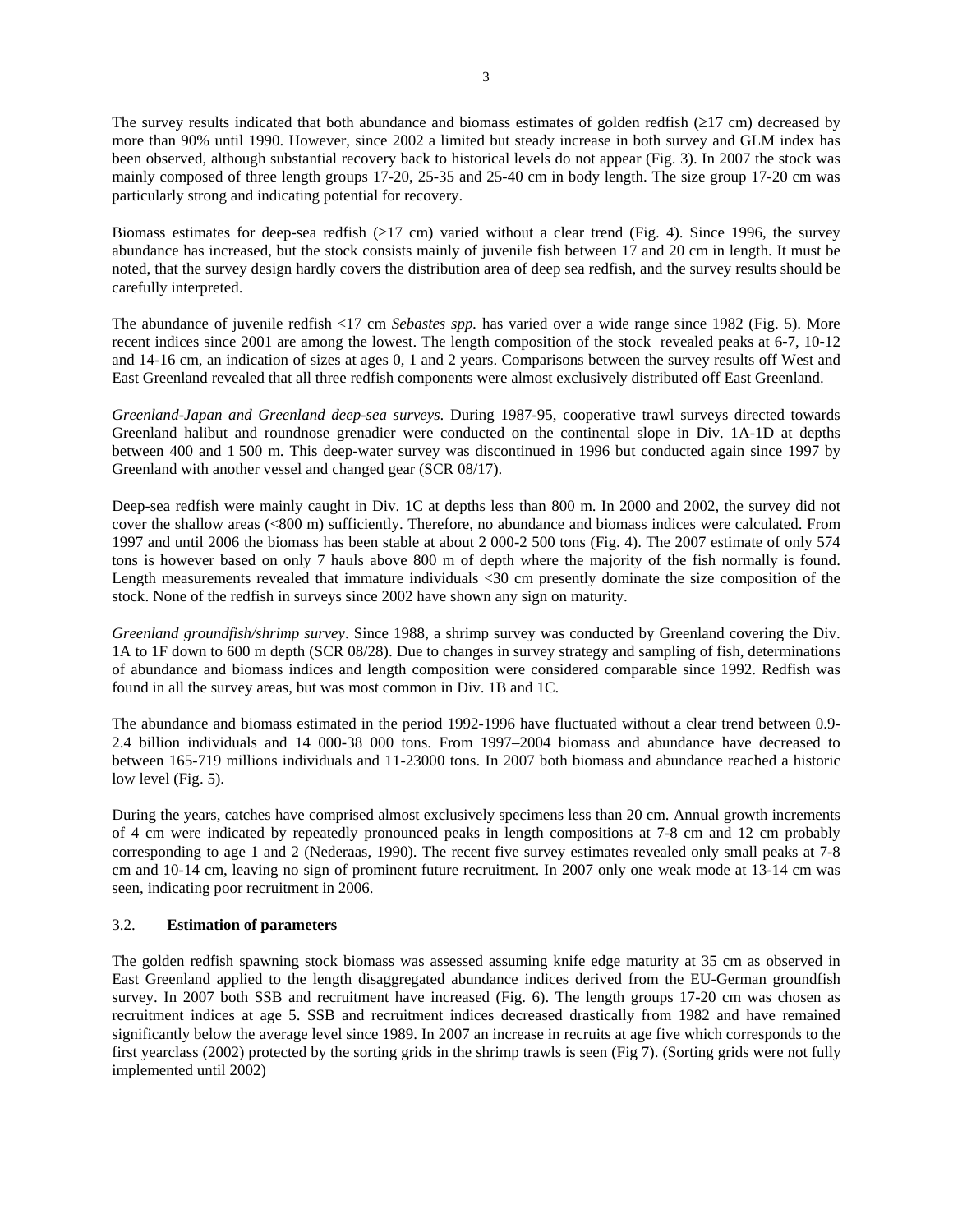The German survey biomass of deep-sea redfish >=35 cm and the abundance of length groups 17-20 cm were taken as proxies for deep-sea redfish SSB and recruitment at age 5, respectively. The SSB has been extremely low since 1989, although slowly increasing since 2001 (Fig. 8). The recently depleted status of the SSB is confirmed by the lack of adult fish in the Greenland deep-water survey. Recruitment variation is high, and the 1997, 2000 and 2001 estimates were above average, but since 2002 recruitment indices have remain low. SSB and recruitment indices have decreased drastically from 1982 (fig 9).

### 4. **Assessment**

Owe to a lack of adequate commercial data no analytical assessment could be formulated. Therefore, the assessment was based on survey indices.

#### 4.1. **Assessment results**

Although some signs of recovery are seen in the golden redfish SSB and recruits at age 5, substantial recovery back to historical levels do not appear. The Greenlandic groundfish/shrimp survey reveals the lowest abundance and biomass estimates seen since the beginning of the survey in 1992 and the EU-German groundfish survey reveals only minor improvements in the abundance and biomass of redfish below 17 cm. It seems likely that this is related to the substantial numbers of redfish that are caught and discarded by the shrimp fishery, and concern must be expressed about the continuing failure of the juveniles to rebuild the pre-mature and mature stock components. Although the by-catch of juvenile redfish, since the implementation of sorting grids, is only  $\sim 0.6\%$  of the shrimp catch, this can still add up to a significant reduction of several hundred tonnes of redfish below 13 cm, due to the high catches of shrimp (above 100.000 tonnes per year).

Therefore concern must be expressed about the continuing ability of the juveniles to rebuild the pre-mature and mature stock components.

### 4.2. **Reference points**

Given the lack of long-term data on SSB and recruitment and the uncertainties regarding reproduction and maturation of redfish in this area, proposals for any limit of buffer reference points for fishing mortality or spawning stock biomass for the stocks of golden and deep-sea redfish stocks in Sub-area 1 could not be given.

### **References**

- Engelstoft, J. J, Isaksen, B., Larsen, R. B., Rosing, M. and K. Zachariassen, 2001. Studies of technical methods for secure shrimp fishery in the Redfish Box, East Greenland. Project Report for the Nordic Strategy for the Environment and Fisheries. *Tema Nord* (technical report at Greenland Institute of Natural Resources).
- Fock , H. and C. Stransky. 2008. Stock abundance Indices and Length Compositions of Demersal redfish and other finfish in NAFO Subarea 1 and near bottom water temperature derived from the German bottom trawl survey 1982-2007. NAFO SCS Doc. 08/16, Ser. No. N5509:1-28.
- Jørgensen, O. A. 2008. Survey for Greenland Halibut in NAFO Divisions 1C-1D, 2007. NAFO SCR Doc. 08/17, Ser. No. N5510:1-31.
- Nedreaas, K. 1990: Age determination of Northeast Atlantic Sebastes species. J. Cons. int.Mer. 47: 47: 208-230.
- Nygaard, R., Sünksen, K. and Jørgensen O. A., 2008. Biomass and abundance of demersal fish stocks off West Greenland estimated from the Greenland Shrimp Survey, 1988-2007. NAFO SCR Doc. 08/28, Ser. No. N5528:1-28.
- Siegstad, H.. 2008. Denmark/Greenland Research Report for 2007. NAFO SCS Doc. 08/11, Ser. No. N5516:1-8.
- Sünksen, K. 2007: Discarded by-catch in shrimp fisheries in Greenlandic offshore waters 2006-2007. NAFO SCR Doc. 07/88, Ser. No. N5474:1-12.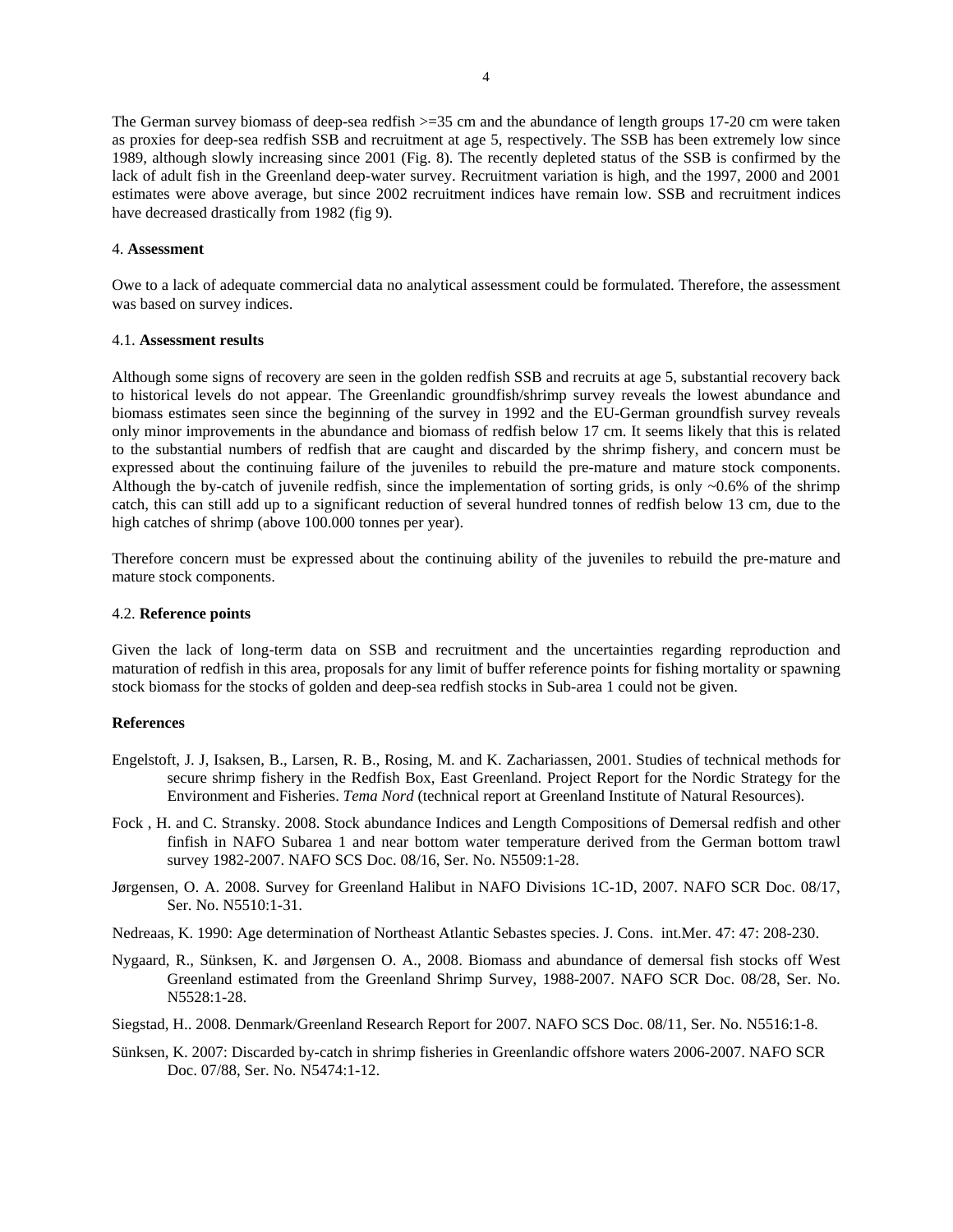Table 1. TAC and annual catches of redfish in NAFO Subarea 1 (exclusive catches reported as pelagic redfish): golden and deep-sea redfish combined (SCS Doc. 08/11).

| Year         | TAC (1 000 t)                | Catch (1 000 t)          |
|--------------|------------------------------|--------------------------|
| 1965         |                              | 19                       |
| 1966         |                              | 17                       |
| 1967         |                              | 13                       |
| 1968         |                              | 9                        |
| 1969         |                              | 5                        |
| 1970         |                              | 5                        |
| 1971         |                              | 3                        |
| 1972         |                              | 3                        |
| 1973         |                              | 3                        |
| 1974         |                              | 3                        |
| 1975         |                              | 9                        |
| 1976         |                              | 14                       |
| 1977         |                              | 31                       |
| 1978         |                              | 8                        |
| 1979         |                              | 9                        |
| 1980         |                              | 8                        |
| 1981         |                              | 6                        |
| 1982         |                              | 8                        |
| 1983         |                              | $\overline{7}$           |
| 1984         |                              | 6                        |
| 1985         |                              | $\overline{\mathcal{L}}$ |
| 1986         | 19                           | 5                        |
| 1987         | 19                           | $\mathbf{1}$             |
| 1988         | 19                           | $\mathbf{1}$             |
| 1989         | 19                           | $\mathbf{1}$             |
| 1990         | 19                           | 0.4                      |
| 1991         | 19                           | 0.3                      |
| 1992         | 19                           | 0.3                      |
| 1993         | 19                           | 0.8                      |
| 1994         | 19                           | 1.0                      |
| 1995         | 19                           | 0.9                      |
| 1996         | 19                           | 0.9                      |
| 1997         | 19                           | 1.0                      |
| 1998         | 19                           | 0.9                      |
| 1999         | 19                           | $_{0.8}$                 |
| 2000         | 19                           | 0.7                      |
| 2001         | 19                           | 0.3                      |
| 2002         | 8                            | 0.5                      |
| 2003         | $\mathbf{1}$                 | 0.5                      |
| $2004^1$     | $\mathbf{1}$                 | 0.5                      |
| 2005<br>2006 | $\mathbf{1}$<br>$\mathbf{1}$ | 0.2<br>0.3               |
| 2007         | $\mathbf{1}$                 | 0.1                      |
| 2008         | $\mathbf{1}$                 |                          |

1) Provisional catches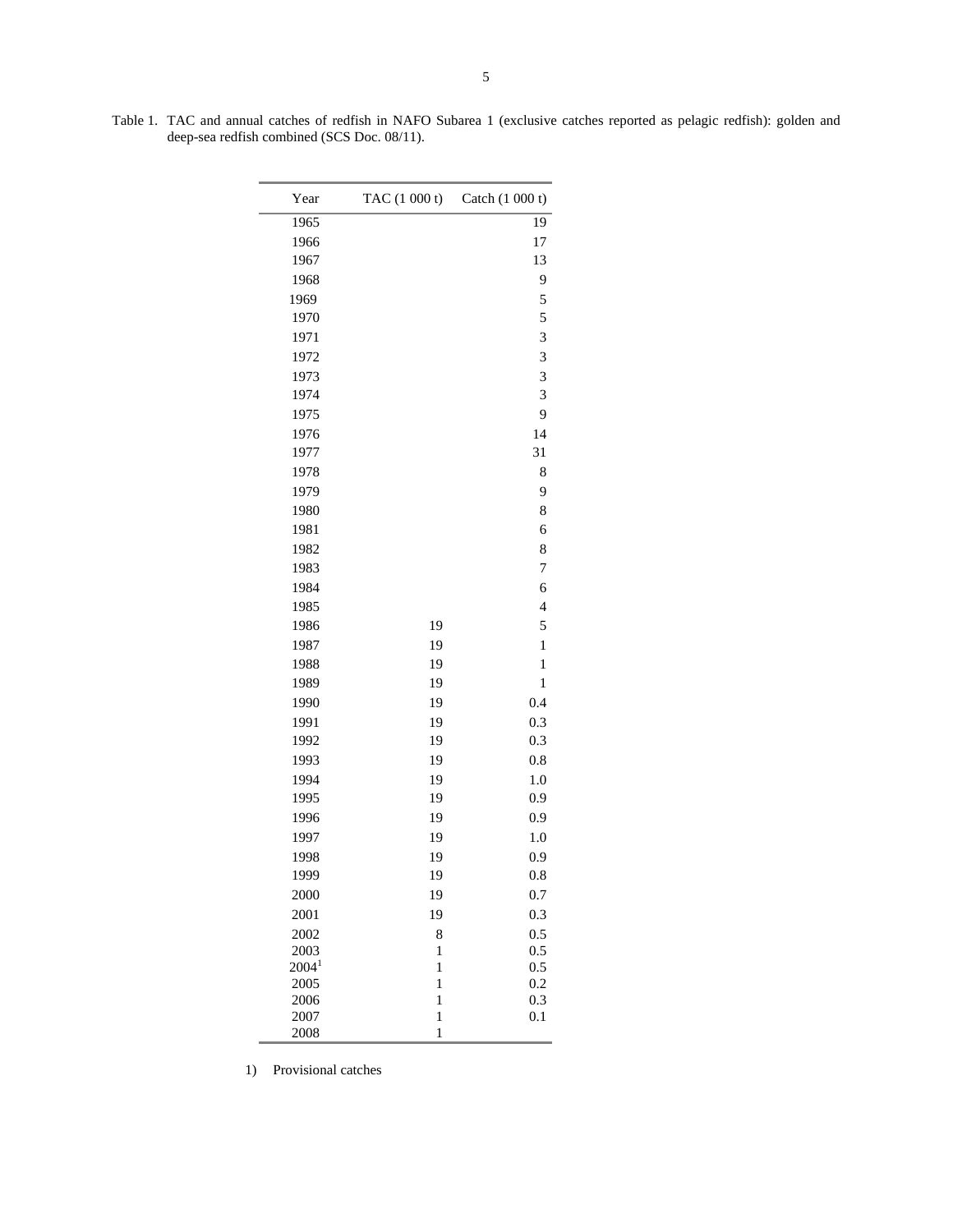

Fig. 1. TAC and catches of redfish in NAFO Subarea 1, both golden and deep-sea redfish combined.



Fig. 2. Mean length ± standard deviation derived from German catches of golden redfish in NAFO Subarea 1, 1962-90.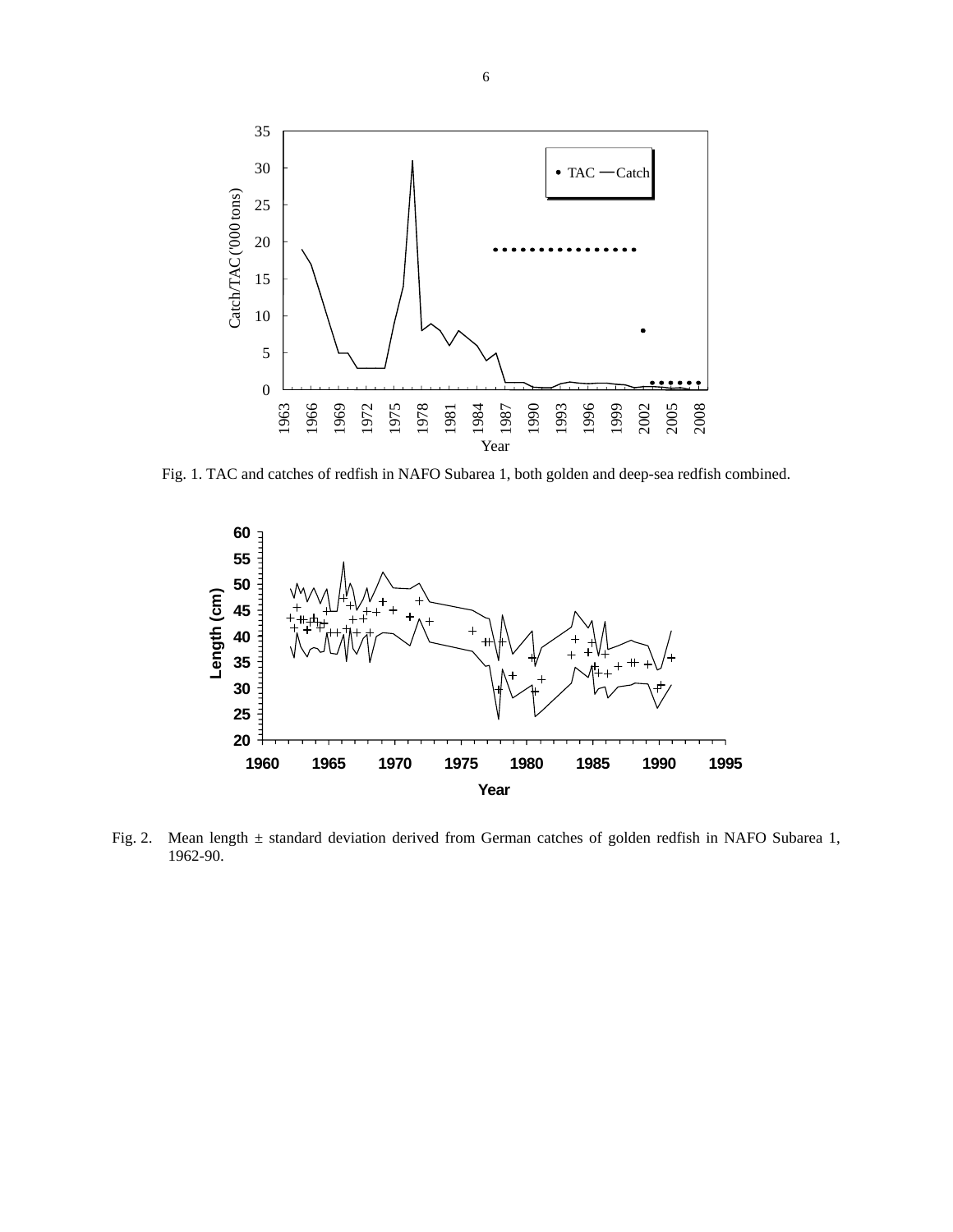

Fig. 3. Survey biomass indices for golden redfish (≥17 cm) in NAFO Subarea 1 derived from the EU-German groundfish survey.



Fig. 4. Survey biomass indices for deep-sea redfish (≥17 cm) in NAFO Subarea 1 derived from the EU-German groundfish survey and from the Greenland-Japan survey including the entire length range (since 1997 Greenland only).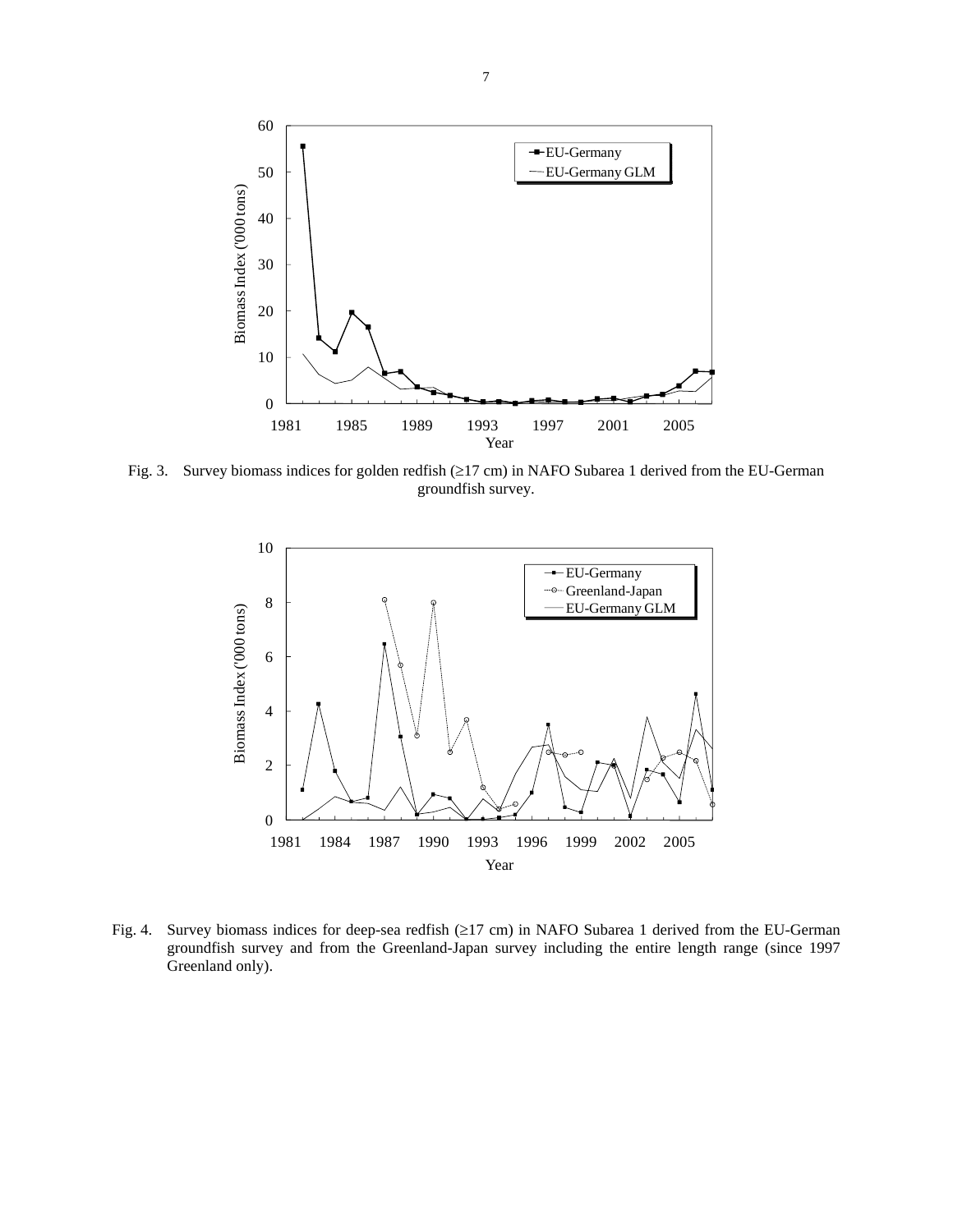

Fig. 5. Abundance indices for unspecified redfish (<17 cm) in Subarea 1: survey abundance indices derived from the EU-German groundfish survey and from the Greenland groundfish/shrimp survey including the entire length range.



Fig. 6. Golden redfish Subarea 1. SSB and recruitment indices as derived from the German groundfish survey in the given years.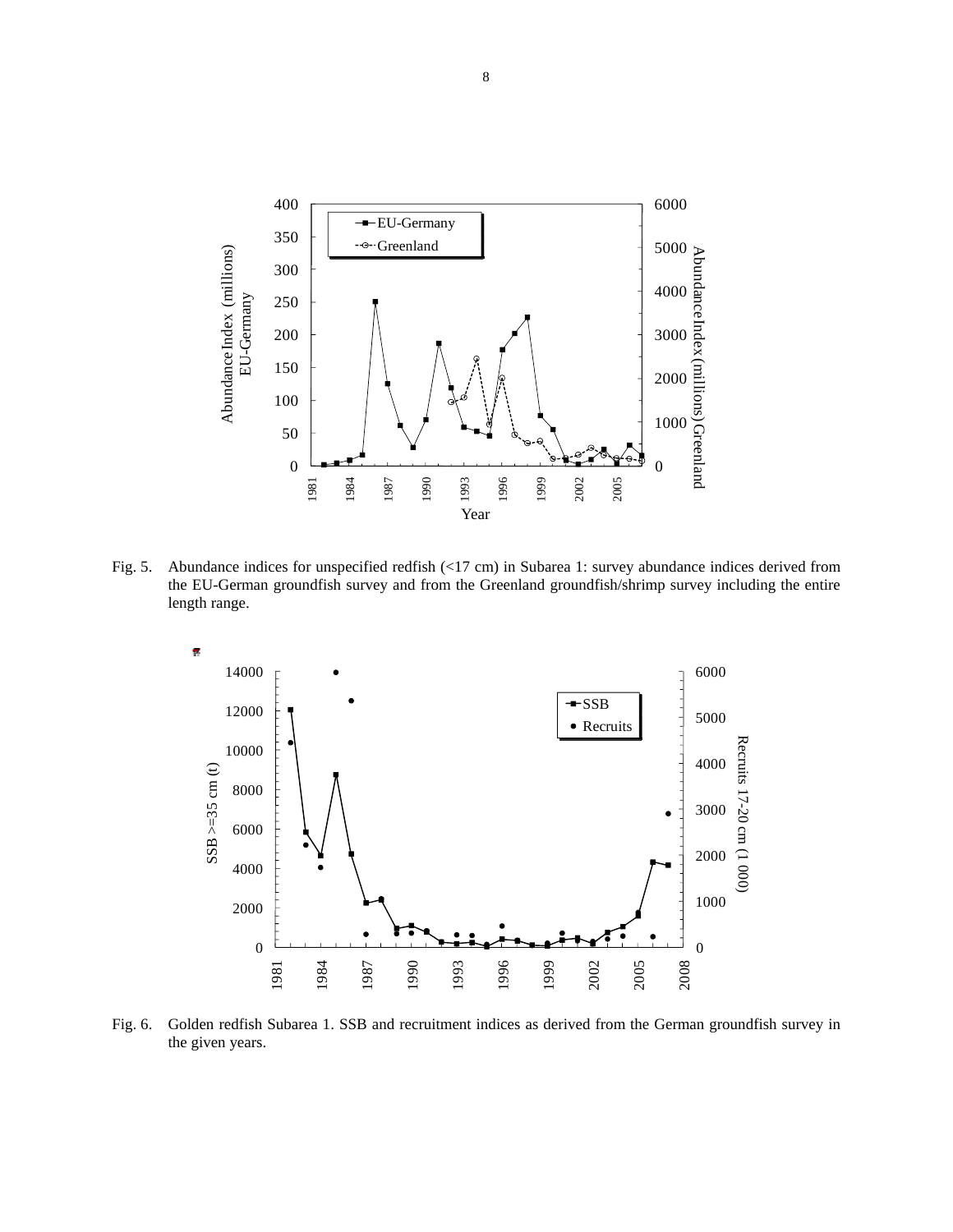

Fig. 7. Golden redfish Subarea 1. Recruitment at age 5 plotted against SSB 5 years before.



Fig. 8. Deep-sea redfish Sub-area 1. SSB and recruitment indices as derived from the German groundfish survey.